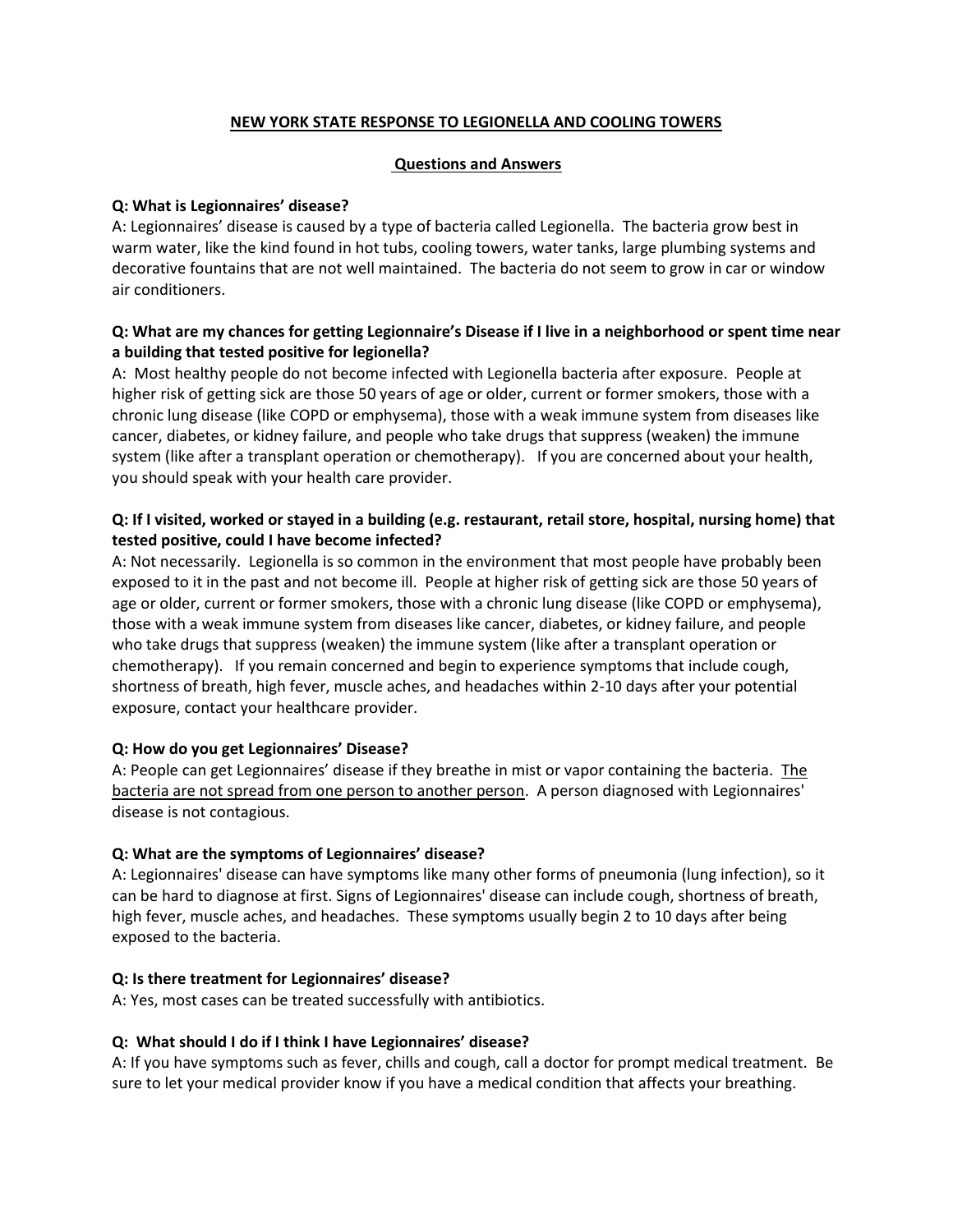# **Q: I think I may have symptoms but do not have insurance. What are my options? Is there any free testing anywhere?**

A: The free testing that is being offered is for building cooling towers; not people. We are not recommending that people get tested, but if you have symptoms such as fever, chills and a cough, you should see a physician. If you don't have insurance, please call the NY State of Health help line at 1-855- 355-5777 to learn more about many new low cost options.

# **Q: Do I need to have the water in my hot tub tested for Legionella bacteria?**

A: The key to preventing legionellosis is maintenance of the water systems in which Legionella grow. Guidelines for appropriate water temperatures and chemical treatment of water for legionellosis prevention can be found on the CDC website at

**[http://www.cdc.gov/legionella/about/prevention.html.](http://www.cdc.gov/legionella/about/prevention.html)** Persons at increased risk of infection may choose to avoid high-risk exposures, such as being in or near a hot tub.

### **Q: Do I need to have my drinking water tested for Legionella bacteria?**

A: No. Whether you are on public water or a private well, there is no need to test for legionella. The bacteria grow best in warm water, like the kind found in hot tubs, cooling towers, water tanks, large plumbing systems and decorative fountains that are not well maintained.

### **Q: Do all cooling towers have Legionella?**

**A:** Legionella is common in the environment and grows best in warm water, so when we test cooling towers and evaporative condensers, we are likely to find it. What is important to know is how much legionella is there. If the amount of the bacteria is high, people are more likely to be exposed and could become ill.

### **Q: What kind of testing is being offered by the State Health Department?**

A: The State's Wadsworth Laboratory is providing free testing for building owners, operators, managers and landlords with cooling towers or evaporative condenser units that can be sources of Legionella. The purpose of this free service is to give building owners, operators, managers and landlords an opportunity to find out if their system contains high levels of *Legionella* and to prevent the spread of Legionnaires' disease. Legionnaires' disease is most often seen in warmer and wetter summer months when the Legionella bacteria may rapidly increase in cooling towers and spread through water droplets leaving the tower. Testing is a way to be sure the system is clean.

### **Q: Is the test kit that NYS is providing related to the NYC Health Commissioner's order?**

A: No, building managers need to comply with the NYC order, while the NYS testing program is voluntary for building owners, operators, managers and landlords who choose to participate. NYS is offering free voluntary testing to building owners, operators, managers and landlords who wish to get a free sampling kit from NYS. To get a free sampling kit, they may send an e-mail with their name, phone number and shipping address to [Legionella@health.ny.gov.](mailto:Legionella@health.ny.gov) Questions about the NYC Health Commissioner's order should be directed to NYC by calling 311.

### **Q: How long will the free testing be offered?**

A: The testing will be available until about the beginning of October. It is the hot summer temperatures, other weather-related factors and maintenance issues that can contribute to the growth of Legionella bacteria.